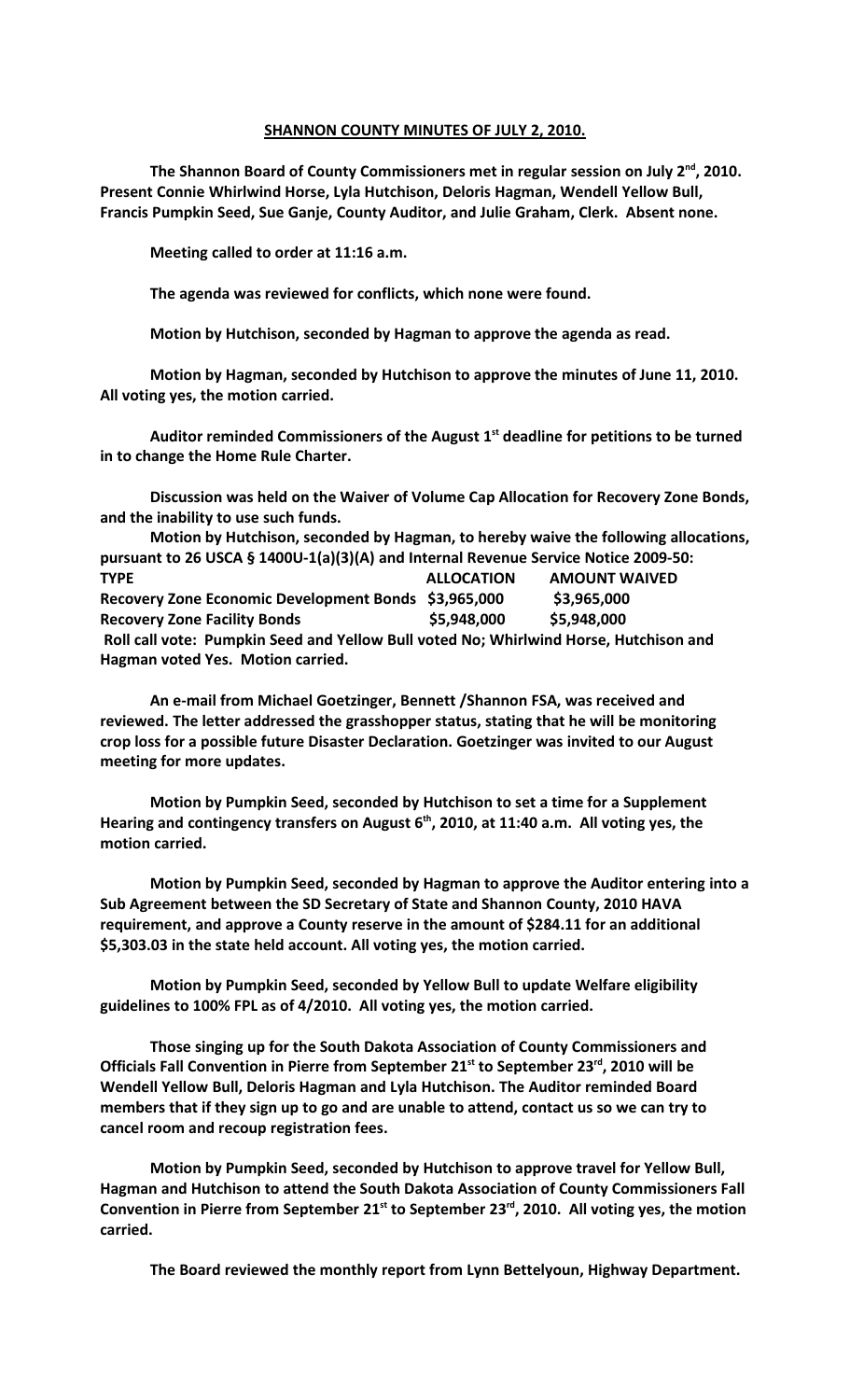**Motion by Yellow Bull, seconded by Hutchison to accept the highway report from Lynn Bettelyoun. Discussion was held. All voting yes, the motion carried.**

**Motion by Pumpkin Seed, seconded by Yellow Bull to approve the private road contract with Tom Conroy for blading and crowning, in the amount of \$59.00, which is paid. All voting yes, the motion carried.**

**Fuel quotes were received on 500 gallons of unleaded and 1100 gallons of red diesel #2.**

|                              | <b>UNLEADED 500G</b> | <b>RED DIESEL #2 1100 GALLONS</b> |
|------------------------------|----------------------|-----------------------------------|
| Pine Ridge Oil               | No Response          |                                   |
| Westco                       | \$2.535 per gallon   | \$2.384 per gallon                |
| <b>Nelsons Oil &amp; Gas</b> | \$2.55 per gallon    | \$2.37 per gallon                 |

**Motion by Pumpkin Seed, seconded by Yellow Bull to approve Westco as lowest bid for 500 gallons unleaded at \$2.535 per gallon and 1100 gallons of red diesel #2 at \$2.384 per gallon. Nelson's Oil and Gas has indicated that they need the bid on both fuels to deliver. All voting yes, the motion carried.**

**Motion by Yellow Bull, seconded by Hutchison to approve the Auditor's Account with the County Treasurer as follows. All voting yes, the motion carried.**

## **TO THE HONORABLE BOARD OF SHANNON COUNTY COMMISSIONERS.**

**I Hereby submit the following report of my examination of the cash and cash items in the hands of the County Treasurer of this County on this 30th day of June, 2010.**

| TOTAL AMT OF DEPOSIT IN BANK OF THE WEST-------\$ 4,046.61                                  |                                |
|---------------------------------------------------------------------------------------------|--------------------------------|
| TOTAL AMT OF DEPOSIT IN WELLS FARGO BANK-------\$ 1,391.30                                  |                                |
| TOTAL AMT OF DEPOSIT IN FIRST INTERSTATE BANKHS\$ 5,172.13                                  |                                |
| TOTAL AMOUNT OF ACTUAL CASH----------------------------\$ 1,515.70                          |                                |
| TOTAL AMT OF CHECKS IN TREASURER'S POSSESSION NOT                                           |                                |
|                                                                                             |                                |
| MONEY MARKET SAVINGS: BANK OF THE WEST-------\$ 2,267.32                                    |                                |
| <b>WELLS FARGO BANK---- \$1,140.06</b>                                                      |                                |
| FIRST INTERSTATE BANK-HS\$284,651.77                                                        |                                |
| CERTIFICATES OF DEPOSIT-FIRST INTERSTATE BANK-HS\$250,000.00                                |                                |
| Itemized list of all items, checks and drafts which have been in the Treasurer's possession |                                |
| over three days:                                                                            |                                |
| Sheriff Change fund:------------------------------\$200.00                                  |                                |
| Election Petty Cash:------------------------------\$ 15.00                                  |                                |
| <b>RETURNED CHECKS:</b>                                                                     |                                |
| BLACK FEATHER, DAVID---\$75.00                                                              | PARTON, JOY---\$32.00-LIC      |
| BLETHEN, RENE----------\$48.25-LIC                                                          | POURIER, JOEL-\$349.00         |
| BROKEN NOSE, LEROY-----\$44.50-LIC                                                          | RED CLOUD, JOHN-\$45.90        |
| <b>BURGESS, JEANNE--------\$45.00</b>                                                       | <b>ROSS, WILLIAM---\$53.00</b> |
| EAGLE BULL, ANNETTE M--\$43.00-LIC                                                          | FINGER, LEONARD-\$376.47       |
| GARNETT, AQUALYNE------\$64.00                                                              |                                |
| GOINGS, TANYA L--------\$71.00                                                              |                                |
| JANIS, JENNIFER--------\$90.50                                                              |                                |
| LITTLE HAWK, JOLENE---- \$32.40-LIC                                                         |                                |
| LONE HILL, TRINA-------\$20.70-LIC                                                          |                                |
|                                                                                             |                                |

**MCGAA, JUSTIN----------\$71.90-LIC**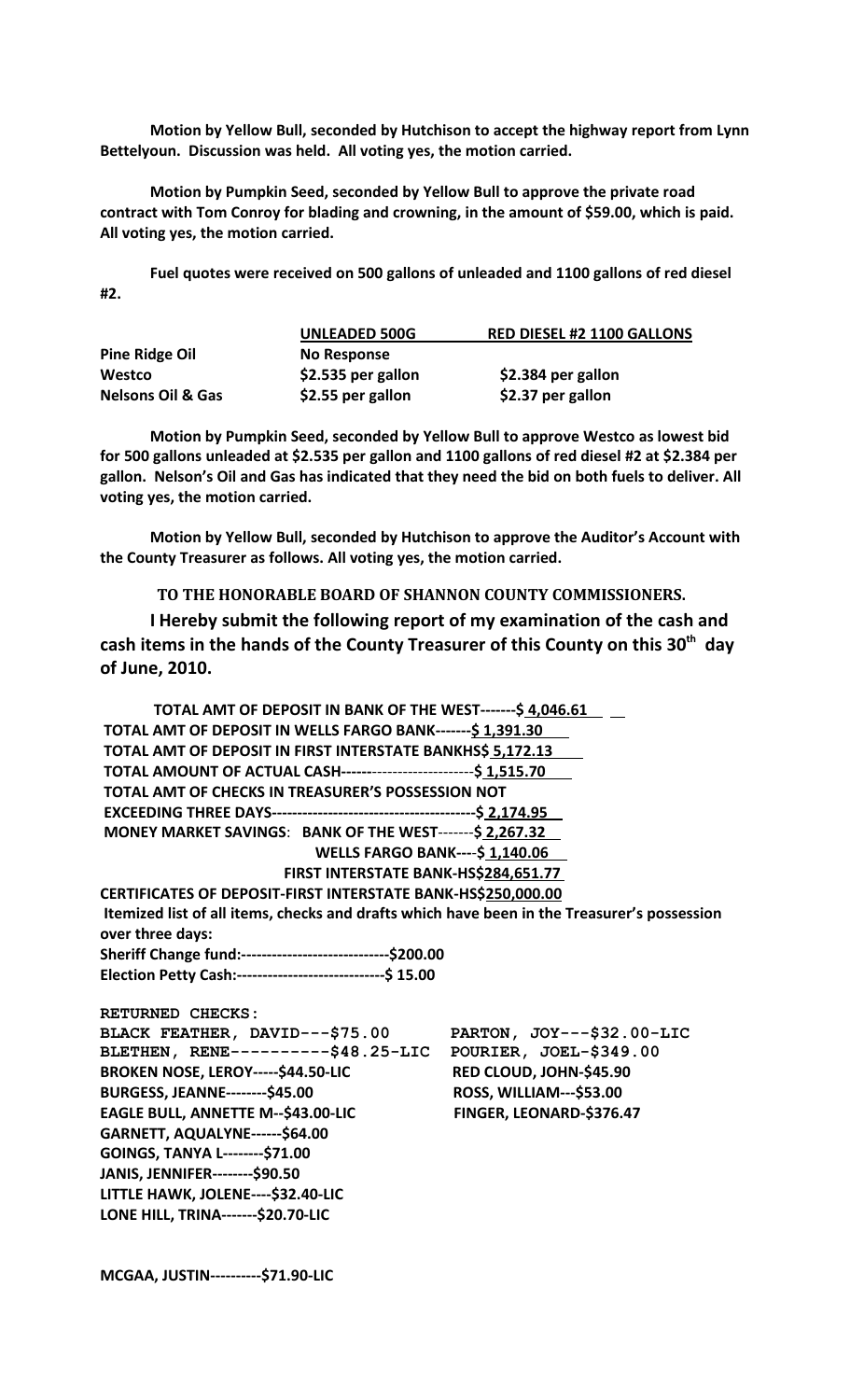**MESTETH, PERRY---------\$63.00 MORRISON, NADINE-------\$15.00 OLD HORSE, JOHN--------\$15.00**

> **TOTAL \$554,130.46 DATED THIS 30TH DAY OF JUNE, 2010 /S/Sue Ganje\_\_\_\_\_\_\_\_\_\_\_\_\_\_\_\_\_\_\_\_ SUE GANJE, COUNTY AUDITOR OF SHANNON COUNTY.**

**THE ABOVE BALANCE REFLECTS COUNTY MONIES, MONIES HELD IN TRUST, AND MONIES COLLECTED FOR AND TO BE REMITTED TO OTHER ENTITIES: SCHOOLS, TOWNS AND STATE.**

**Motion by Yellow Bull, seconded by Hutchison to refer the Fireside Restaurant billing in White Clay to Francis Pumpkin Seed, as this is his personal account. All voting yes, the motion carried.**

**Discussion was held on the distribution of the levied fire monies. A hearing will be scheduled for the distribution of the 2011 fire money.**

**Terri Halls, Director of Equalization, met with the Board for the 2011 budget.**

**Discussion was held on the distribution of PILT monies.**

**Motion by Hutchison, seconded by Yellow Bull to retain 100% of the PILT monies, effective immediately, with notification to the school that the County will no longer distribute monies. All voting yes, the motion carried.**

**Francis Pumpkin Seed spoke on information he received while attending a workshop in Sioux Falls. To receive PILT, or Impact Aid, a land audit must be done, along with documentation on how the county is impacted by Federal Trust Lands and the loss of taxable value. Shannon County has 86% of lands in Trust, with 14% taxable value. Pumpkin Seed will get paperwork to the Auditor.** 

**Lori Bachand, Treasurer, met with the Board for the 2011 budget.**

**An application for an indigent burial was received and discussed.**

**Motion by Hagman, seconded by Yellow Bull to deny application as there appears to be a responsible party, and indigence could not be determined. All voting yes, the motion carried.**

**JoAnn Lintt, Fireside Restaurant, White Clay NE, called into the meeting to discuss a food billing for Francis Pumpkin Seed. Pumpkin Seed advised it was his personal bill, not Shannon County, and they discussed his payment of the bill.**

**Melody Engebretson, Register of Deeds, met with the Board for the 2011 budget.**

**Larry Kehn, Soil Conservation District, met with the Board for the 2011 Budget and discussed projects the County funds are used for.**

**Frank Maynard, Emergency Management, met with the Board for the 2011 Budget.**

**Jim Sword, States Attorney, Patrick Ginsbach, Deputy States Attorney and Emily Lefholz, Intern, met with the Board to present information on the Sheriff inventory and discuss the currently appointed Deputy Sheriffs, along with whether the Sheriff need attend each meeting.**

**Motion by Pumpkin Seed, seconded by Yellow Bull to go into executive session at 2:29 p.m. for personnel purposes. All voting yes, the motion carried.**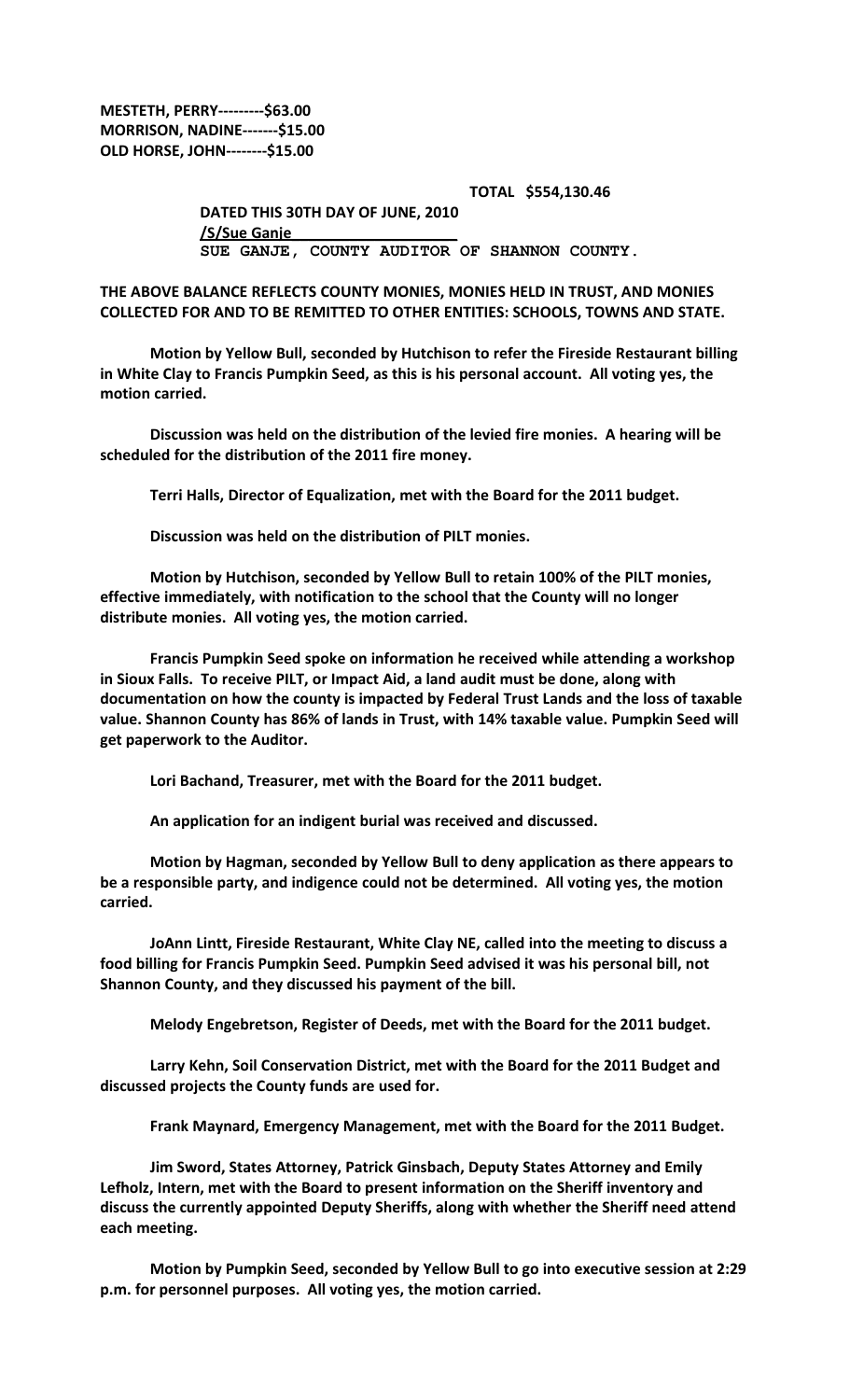**Came out, time being 3:16 p.m.**

**Motion by Yellow Bull, seconded by Pumpkin Seed to suspend Sheriff Daggett until August 6, 2010, without pay, pending outcome of the investigation. Discussion was held. Roll call vote, Whirlwind Horse, Yellow Bull, Pumpkin Seed voted yes, Hutchison and Hagman voted no. Motion carried.**

**Motion by Yellow Bull, seconded by Pumpkin Seed to temporarily appoint Stanley Star Comes Out as acting Sheriff, effective immediately, at a pay of \$3,094.00/ month, with Marvin Afraid of Bear as alternate. With Hutchison and Hagman voting no, and all others voting yes, the motion carried.**

**Motion by Hutchison, seconded by Yellow Bull to pay the following bills. All voting yes, the motion carried.**

| <b>GENERAL</b>                         |                            |          |
|----------------------------------------|----------------------------|----------|
| <b>COMM. SALARIES (5-COMM)</b>         | <b>JUNE SALARIES</b>       | \$650.00 |
| <b>AUDITOR'S OFFICE SALARIES</b>       | <b>JUNE SALARIES</b>       | 3,361.03 |
| <b>ELECTION COORDINATOR WAGE</b>       | <b>JUNE WAGES</b>          | 2,385.00 |
| <b>TREASURER'S OFFICE SALARIES</b>     | <b>JUNE SALARIES</b>       | 2,961.95 |
| <b>STATES ATTORNEY SALARY</b>          | <b>JUNE SALARY</b>         | 901.25   |
| <b>DIRECTOR OF EQUAL SALARIES</b>      | <b>JUNE SALARIES</b>       | 1,575.68 |
| <b>REG. OF DEEDS OFFICE SALARIES</b>   | <b>JUNE SALAIRES</b>       | 1,738.69 |
| <b>VETS SERVICE OFFICE SALARY</b>      | <b>JUNE SALARY</b>         | 986.56   |
| <b>SHERIFF SALARY</b>                  | <b>JUNE SALARY</b>         | 3,447.61 |
| <b>AMERICAN FAMILY ASSURANCE</b>       | <b>JULY INSURANCE</b>      | 24.60    |
| <b>BUFFINGTON, SANDRA</b>              | <b>RECOUNT/ELECTION</b>    | 73.10    |
| <b>BETTELYOUN, LYNN</b>                | <b>MILEAGE/PU VOTING</b>   | 118.40   |
| <b>BINGHAM, JAMES L.</b>               | <b>RECOUNT/ELECTION</b>    | 246.00   |
| <b>DAGGETT, JIM</b>                    | <b>JUL BLUE CROSS PREM</b> | 385.65   |
| <b>FARRELL, FARRELL &amp; GINSBACH</b> | JUNE DEP/ST/ATY            | 833.33   |
| RAPP, FRANK D.                         | <b>RECOUNT/ELECTION</b>    | 53.86    |
| <b>SOUTH DAKOTA RETIREMENT</b>         | <b>JUNE RETIREMENT</b>     | 1,880.98 |
| <b>US POSTAL SERVICE</b>               | <b>POSTAGE</b>             | 602.88   |
| <b>WELLS FARGO BANK</b>                | <b>JUN/W/H/SS/MDCR</b>     | 3,323.39 |
| <b>DAVID WHITE FACE</b>                | <b>MILEAGE PU MACHINE</b>  | 51.80    |
| <b>JOHNSON, JEANETTE</b>               | <b>ELECTION WORK</b>       | 853.69   |
| <b>GERALD BIG CROW</b>                 | <b>ELECTION WORK</b>       | 435.00   |
| <b>BLACKBEAR, TESSIE</b>               | <b>ELECTION WORK</b>       | 402.38   |
| LITTLESPOTTED HORSE, DAVIDICA          | <b>ELECTION WORK</b>       | 811.07   |
| <b>TRUEBLOOD, IMOGENE</b>              | <b>ELECTION WORK</b>       | 92.44    |
| <b>REDDY, STEVE</b>                    | <b>ELECTION WORK</b>       | 543.75   |
| <b>REDCLOUD, TAYMARIE</b>              | <b>ELECTION WORK</b>       | 308.13   |
| <b>REDEARHORSE, KAREN</b>              | <b>ELECTION WORK</b>       | 455.45   |
| <b>A&amp;B BUSINESS EQUIPMENT</b>      | <b>COPIER</b>              | 131.76   |
| <b>ALLTEL</b>                          | <b>TELEPHONE</b>           | 119.49   |
| <b>BROWN &amp; SAENGER</b>             | <b>SUPPLY</b>              | 66.83    |
| <b>CAROL BUTZMAN CONSULTING</b>        | <b>MENTAL ILLNESS</b>      | 267.24   |
| <b>CENTURY BUSINESS</b>                | <b>COPIER</b>              | 10.00    |
| <b>DAKOTA SIOUX CASINO</b>             | <b>TRAVEL</b>              | 141.75   |
| <b>ELECTION SYSTEMS &amp; SOFTWARE</b> | <b>SUPPLY</b>              | 1,151.27 |
| <b>CARDMEMBER SERVICE</b>              | MISC.                      | 1,429.63 |
| <b>HAGMAN, DELORIS</b>                 | <b>TRAVEL</b>              | 35.52    |
|                                        |                            |          |